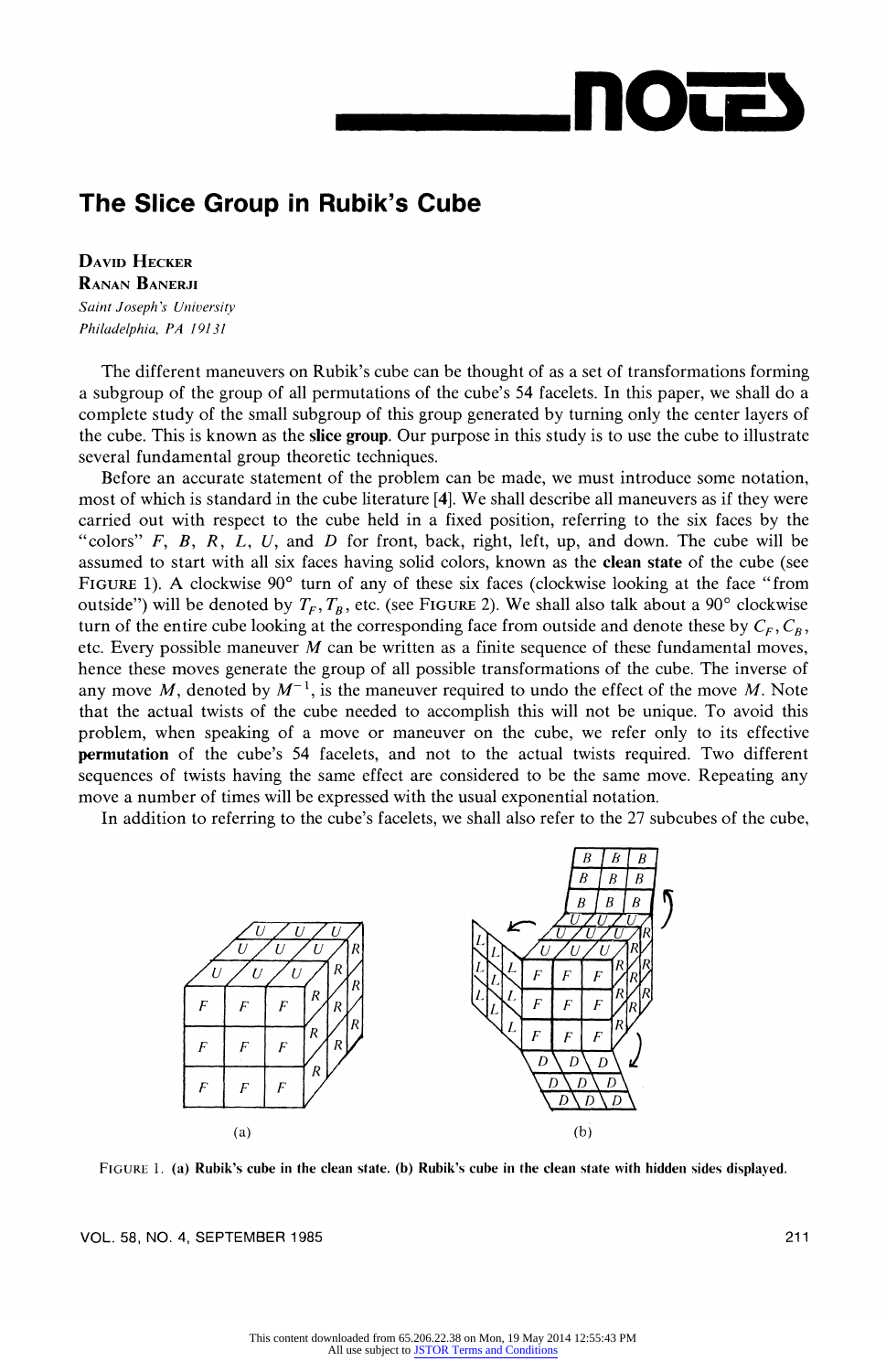

FIGURE 2. The move  $T_R$ .

often called cubies in the literature [4]. One of these cubies lies in the interior of the cube and cannot be seen. Eight others appear on the corners of the cube; these each have 3 facelets showing. Twelve are edge cubies with 2 facelets showing, and the remaining six lie at the center of each face and have only one facelet visible. The cubies are important since the facelets on each cubie stay on that cubie so that a large number of the 54! permutations in the group of all permutations of the 54 facelets are prohibited. Also, every move takes corner cubies to corner positions, edge cubies to edge positions, and center cubies to center positions, thus further limiting the possible permutations. The position of any facelet or cubie when the cube is in the clean state is called the home position of that facelet or cubie. The clean state is completely characterized by all facelets being in their home position. We think of this position as representing the identity permutation on the cube.

### The slice group

The slice group is the group of transformations of the cube generated by the following three move sequences:

$$
T_B T_F^{-1} C_B^{-1}, \quad T_L T_R^{-1} C_L^{-1}, \quad T_U T_D^{-1} C_U^{-1}.
$$
 (1)

These are illustrated in FIGURE 3. One can think of them in two ways. First, consider them as turning two opposite faces "parallelly," one clockwise and one counterclockwise, then turning the whole cube to return those two faces to their original positions. Alternately, one can consider the overall effect, which is to turn the center slice of the cube clockwise  $90^{\circ}$  when looking at the F, R, and D faces respectively.

Our discussion will be from this latter point of view. We shall denote the three sequences in (1) by the single letter  $F$ ,  $R$ , and  $D$ , which will stand for turns of the corresponding center slice. We



FIGURE 3. The three moves which generate the slice group.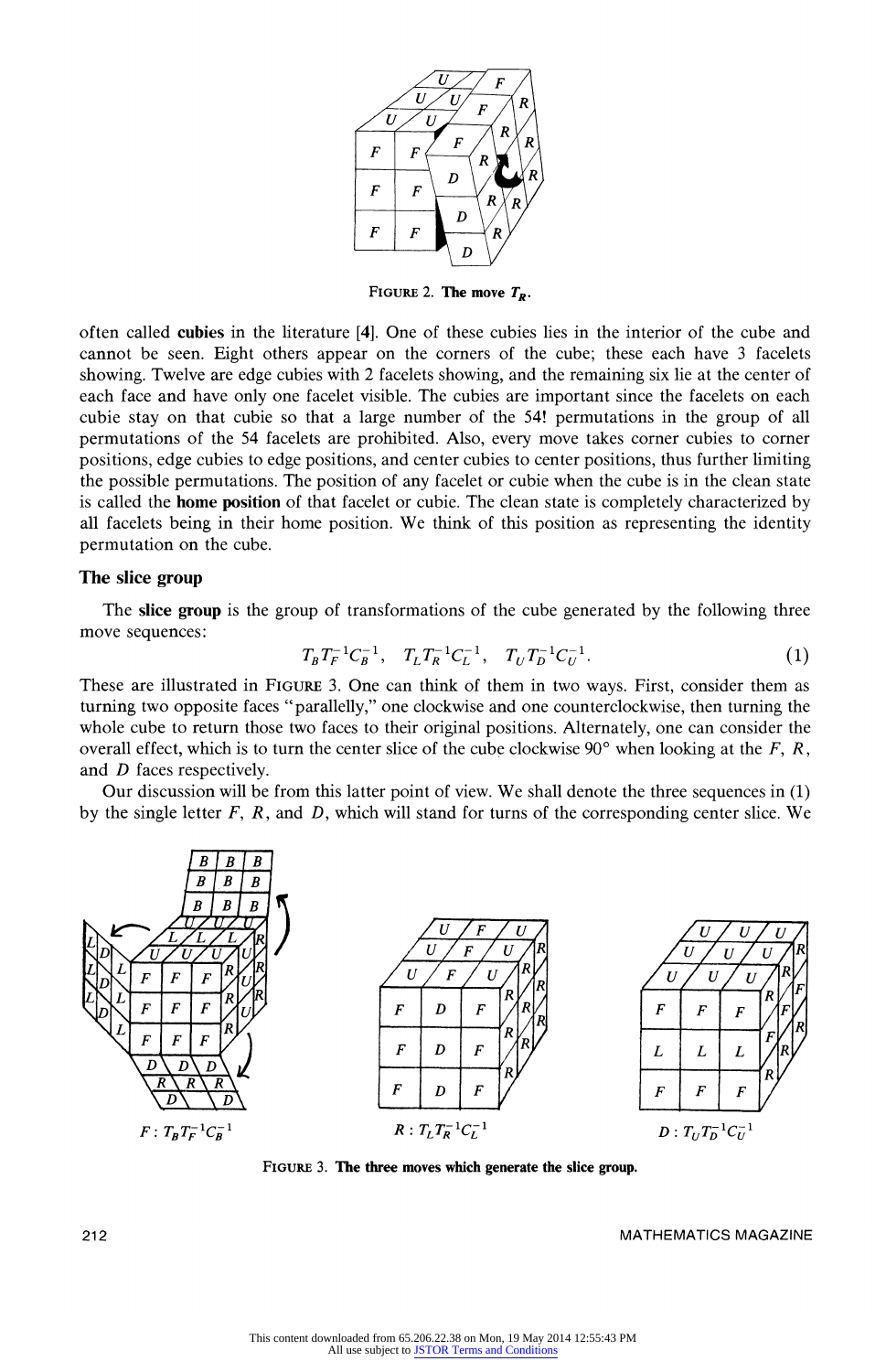have thus given these letters two meanings, as we have also used them to represent colors of the faces. The meaning in a given instance should be clear from the context.

To discover the structure of the slice group G of permutations generated by the moves  $F, R$ , and D, we analyze the actions of slice moves on different sets of cubies, thus constructing homomorphisms from G to known groups.

Recall that if H is any group of permutations on a set  $X$ , and if Y is a subset of X such that for every  $h \in H$  and  $y \in Y$ , we have  $h(y) \in Y$ , then Y is said to be closed under the action of H. When we have such a closed subset, a homomorphism is induced from  $H$  into the group of permutations of Y: simply map h in H to the permutation it induces on the set Y. In our case,  $G$ is a group of permutations on the set of cubies and facelets. We will find subsets of cubies that are closed under  $G$ , thus inducing homomorphisms of the type just described.

Returning to the cube, first notice that every corner cubie is left fixed, or unmoved, by each slice move, thus the slice group induces the identity permutation on the set of corner cubies and their facelets. This is convenient, since the colors on these corner cubies act as benchmarks in case we forget which face is front, back, etc.

Next, slice moves always move center cubies to center positions, hence the set of six center cubies is closed under the action of G. We denote by  $\tau$  the homomorphism this induces from G into  $S_6$ , the group of permutations on six objects (in this case, the center cubies). The image  $\tau(G)$ in  $S<sub>6</sub>$  ignores the action of G on all cubies except the centers. By examining the cube, one notes that each slice move has the same effect on the centers as some rigid motion of the entire cube. For example, the move F takes centers to the same positions that  $C_F$  does. Therefore,  $\tau$  maps G into T, the group of rigid motions (rotations) of the cube (a subgroup of  $S_6$ ). The map  $\tau$  is actually onto T since T is generated by  $C_F$ ,  $C_R$ , and  $C_D$ , and  $\tau(F) = C_F$ ,  $\tau(R) = C_R$ , and  $\tau(D) = C_D$ . It is well known that T is isomorphic to  $S_4$ , and thus has 24 elements. (The isomorphism with  $S_4$  is unimportant in what follows. The interested reader can construct the isomorphism by thinking of  $T$  as acting on the set of 4 diagonal line segments linking opposing corners of a rigid cube.)

The twelve edge cubies can be partitioned into three subsets of four each,  $E_F$ ,  $E_R$ , and  $E_D$ , where each set contains the edge cubies on the center slice parallel to the  $F$ ,  $R$ , and  $D$  faces, respectively. By manipulating the cube, one notices that the generators  $F$ ,  $R$ , and  $D$  (and hence every slice move in  $G$ ) take edge cubies in these sets to edge cubies in the same set. Hence, as above, we get homomorphisms  $\phi_F$ ,  $\phi_R$ , and  $\phi_D$ , each mapping G into the group of permutations of  $E_F$ ,  $E_R$ , and  $E_D$ , respectively. Again, by examining the cube, one notices that F induces a 4-cycle on the elements of  $E_F$ , while R and D each induce the identity permutation on  $E_F$ . Hence  $\phi_F(F)$  is a 4-cycle,  $\phi_F(R) = \phi_F(D) = id$ , and we see that  $\phi_F(G)$  is generated by  $\phi_F(F)$  and is isomorphic to  $Z_4$ . For any element g of G,  $\phi_F(g)$  is the number of times mod 4 that F appears in any sequence of moves generating g, with  $F^{-1}$  counted as  $-1$  (or 3 since  $F^{-1} = F^3$ ). A similar analysis can be made of the homomorphisms  $\phi_R$  and  $\phi_D$ .

We thus have four homomorphisms of G: one onto T and three onto  $Z_4$ . By combining the four homomorphisms, one obtains a homomorphism from G into  $T \times Z_4 \times Z_4$  given by

$$
g \rightarrow (\tau(g), \phi_D(g), \phi_R(g), \phi_F(g)). \tag{2}
$$

The kernel of this homomorphism is clearly the intersection of the kernels of the four homomorphisms defining it, which is the set of elements in  $G$  leaving all center cubies and all elements of  $E_D$ ,  $E_R$ , and  $E_F$  fixed. Such a permutation must leave the cube in its clean state, and is thus the identity. Therefore, the homomorphism is injective and  $G$  is isomorphic to its image, a subgroup of  $T \times Z_4 \times Z_4 \times Z_4$ .

Next, we notice that each generator of the slice group acts as the identity on two sets of edge cubies, as a 4-cycle on one set of edge cubies, and as a 4-cycle inside  $T$ , the group of motions of the centers. Therefore, overall, each generator acts as a product of two disjoint 4-cycles, yielding an even permutation. It follows that  $G$  is isomorphic to a subgroup of the *even* permutations in  $T \times Z_4 \times Z_4 \times Z_4$ . We will show that the image of G contains all such even permutations. (Note

VOL. 58, NO. 4, SEPTEMBER 1985 213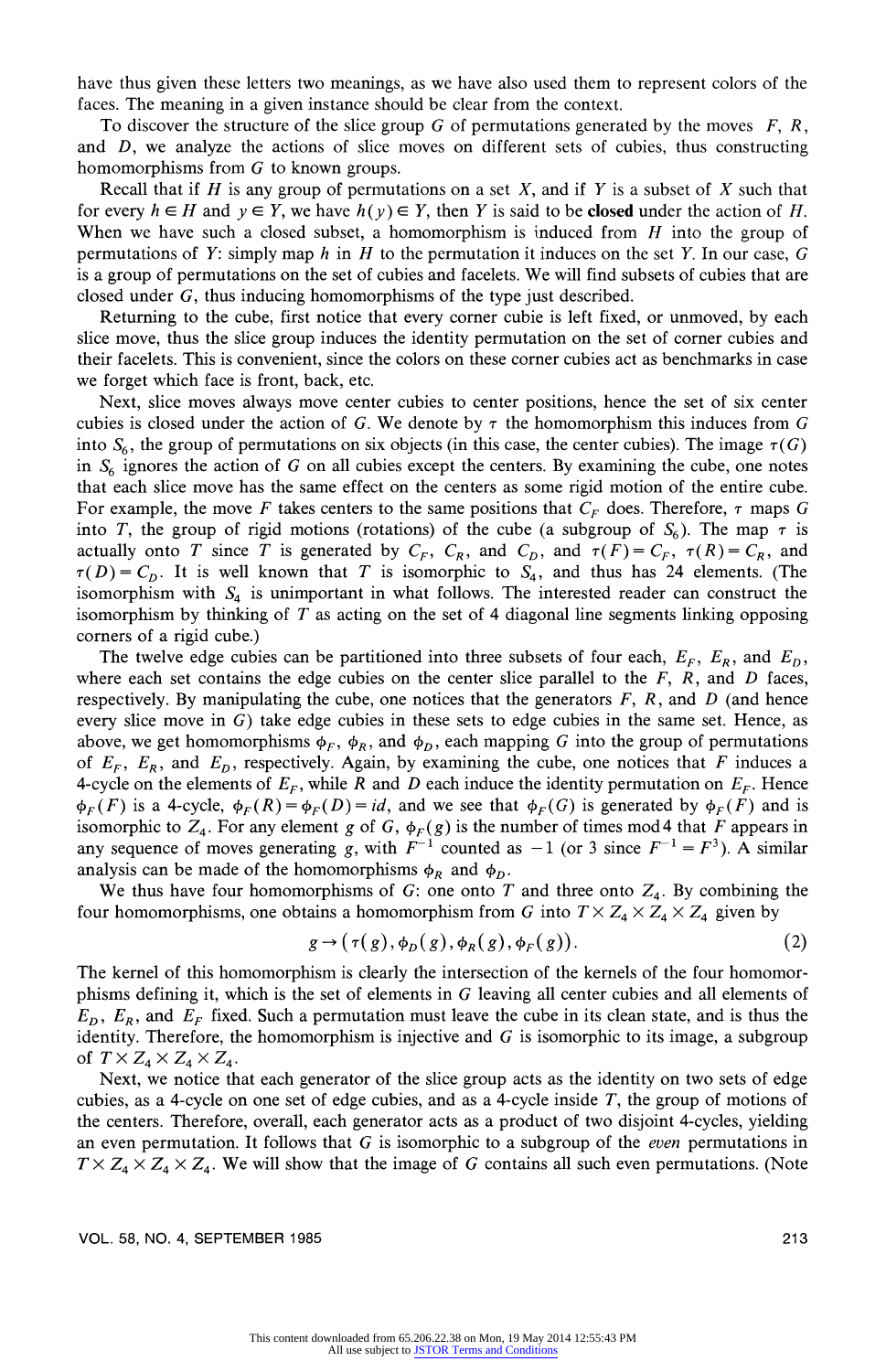that parity in  $T \times Z_4 \times Z_4 \times Z_4$  is inherited from  $S_{18}$ , the group of all permutations of the 18 center and edge cubies, of which  $T \times Z_4 \times Z_4 \times Z_4$  is a subgroup.)

Using (2), G can be identified as a subgroup of  $T \times Z_4 \times Z_4 \times Z_4$ , and  $\tau$  is the projection onto the first coordinate of the product. Hence, ker  $\tau$  can only contain elements of the form (id, a, b, c) in  $T \times Z_4 \times Z_4 \times Z_4$ , with  $a + b + c$  even for the reasons discussed above. The following moves generate the indicated elements:

| (i)   | $RF^{-1}DF$               | (id, 1, 1, 0)  |
|-------|---------------------------|----------------|
| (ii)  | $RDFD^{-1}$               | (id, 0, 1, 1)  |
| (iii) | $FDR^{-1}D^{-1}FD^{-1}RD$ | (id, 0, 0, 2). |

Remember that the last three components of these elements refer to the cyclic permutation of the edge cubies in the D, R, and F planes, respectively. It can be shown that the three moves (i), (ii), (iii) generate every element of the form  $(id, a, b, c)$  with  $a + b + c$  even. The procedure for doing this is similar to that of expressing the vector  $(a, b, c)$  as a linear combination of  $(1, 1, 0)$ ,  $(0, 1, 1)$ , and  $(0, 0, 2)$  as done in linear algebra, only here we work with integers and do arithmetic mod 4. Therefore, ker  $\tau$  is precisely the set of elements of this form, and thus has 32 elements. Im  $\tau$  has 24 elements since  $\tau$  is onto T. Hence G has  $24 \times 32 = 768$  elements.. But the set of even permutations in  $T \times Z_4 \times Z_4 \times Z_4$  also has 768 elements, so G must equal this set.

Let us use this analysis of the structure of  $G$  to solve a cube that has been mixed up through slice moves. For example, consider the cube oriented as in FIGURE 4. (Should the reader wish to follow this discussion on an actual cube, the move  $R^2FR^2F^{-1}DF^2R^{-1}$  will put a cube in the clean state into this position.) The first requirement is that we be able to recognize the position's expression as an element of  $T \times Z_4 \times Z_4 \times Z_4$ . One finds the first coordinate by writing down the permutation in  $S<sub>6</sub>$  of the center cubies. For the other three coordinates, one examines the edge cubies in  $E_D$ ,  $E_R$ , and  $E_F$ , respectively, and counts the number of D, R, and F moves that were required to put the cubies in their current position. The result of this computation for FIGURE 4 is  $([ (F, L, U) (B, R, D)], 1, 3, 2).$ 

To solve the cube, first make slice moves mimicking the rigid motions of the cube to bring the center cubies to their home positions. At most two  $90^{\circ}$  or  $180^{\circ}$  turns will always be sufficient to do this. In our example, the move  $F^{-1}$  puts the right and left centers in their home position (see FIGURE 5(a)). The move  $R$  will then return the remaining centers to their home position, as in FIGURE 5(b). The cube is now in the position  $(id, 1, 0, 1)$ . The purpose of this maneuver is to put the cube's positional representation in ker  $\tau$ . The advantage here is that ker  $\tau$ , having only 32



FIGURE 4. The cube in position  $([ (F, L, U) (B, R, D) ], 1, 3, 2)$ .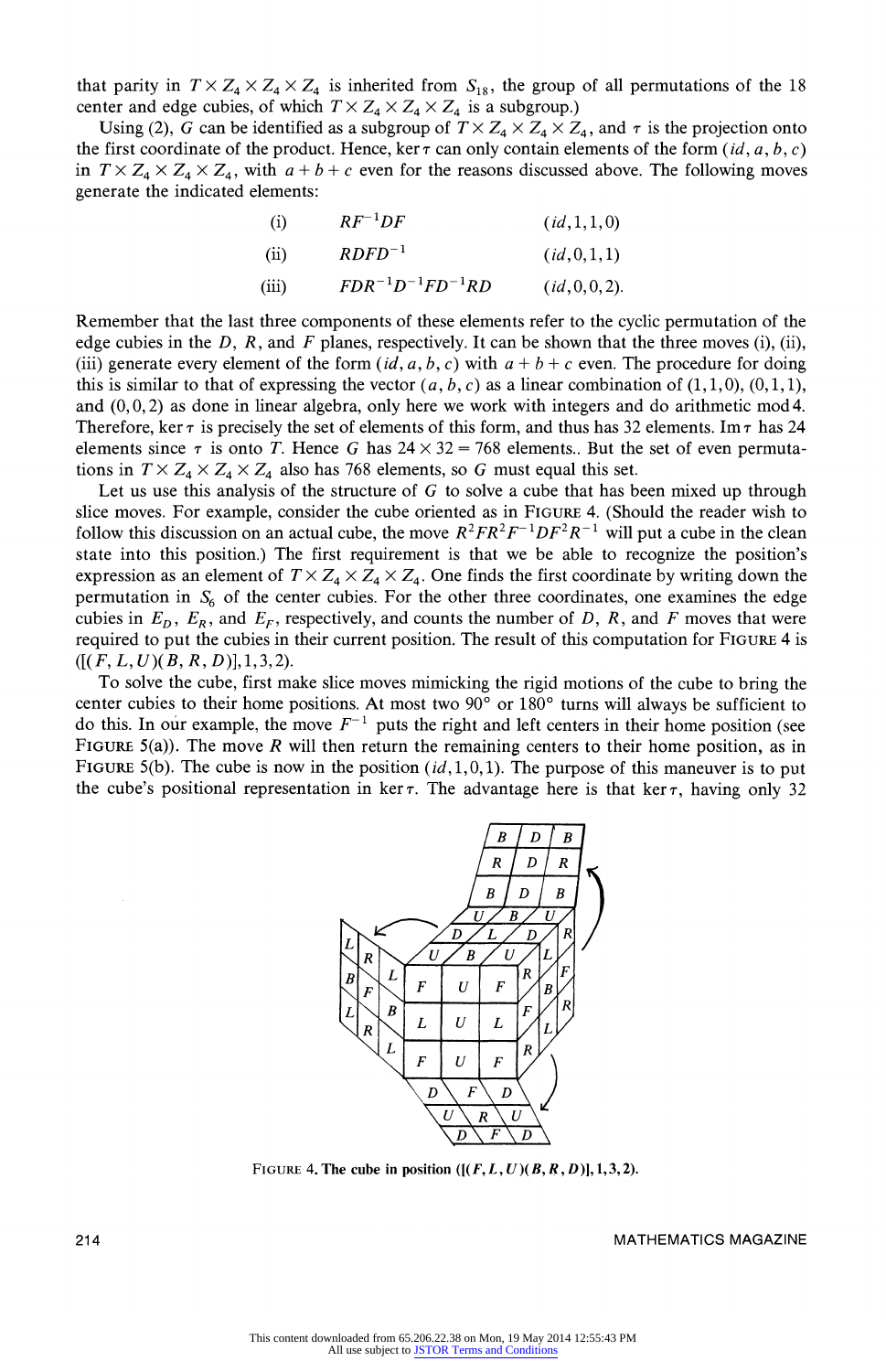

elements, is a much simpler group to work with than G. To complete the solution, we now use the generators for ker  $\tau$  given by equations (i), (ii), and (iii) to produce the inverse element of the current cube position so that the cube can be restored to the clean state. The inverse of  $(id, 1, 0, 1)$ is  $(id, 3, 0, 3)$ , which can be obtained by move (i) 3 times followed by (ii) and then (iii). Denoting this sequence of moves by M we write  $M = (i)^3 (ii)(iii)$ . Hence, starting from FIGURE 4, we can make the following sequence of moves to restore the cube:

$$
F^{-1}RM = F^{-1}R(RF^{-1}DF)(RF^{-1}DF)(RF^{-1}DF)(RDFD^{-1})(FDR^{-1}D^{-1}FD^{-1}RD)
$$

This is definitely not the shortest possible solution, but it works. One method of shortening the answer is to use the fact that  $(i)^3 = (i)^{-1} = F^{-1}D^{-1}FR^{-1}$ ; this yields the solution

$$
F^{-1}R(F^{-1}D^{-1}FR^{-1})(RDFD^{-1})(FDR^{-1}D^{-1}FD^{-1}RD).
$$
\n(3)

Note that  $R^{-1}R$  appears in this expression and can be cancelled out; however, very little else can be done to shorten this process without a whole new approach to the problem.

The method used here is typical of cube-solving strategies. One finds a sequence of nested subgroups of the group of allowable positions; in our case,

 $G \supset \ker \tau \supset 1$ .

Then, for each position in the sequence, one finds moves for a representative in each coset of the smaller subgroup in the larger. One calculates the cube's position, then performs the moves corresponding to the known coset representative of the position's inverse to reduce the cube's state to one in the next subgroup down the sequence. In our example, the first such reduction was made by performing the move  $F^{-1}R$ , a representative of the coset over ker  $\tau$  of the inverse of the cube's original position. All the published cube solutions (see references) use this strategy, although different solutions use different subgroup series. For example, Taylor and Rylands [8] solve a slice group problem by utilizing the series

$$
G \supset \ker \Theta \supset 1
$$

where  $\Theta$  is the projection of G onto  $Z_4 \times Z_4 \times Z_4$ . This solution first puts all edge cubies in their home positions to obtain a "spot pattern." Then generators of ker $\Theta$  are given to solve that pattern.

In the case of the slice group, more efficient solutions could be found by an exhaustive search (a good exercise for those with a background in computer programming) since there are only 768 possible positions. This, however, is an unrealistic approach for solving a generally scrambled cube, since there are about  $10^{18}$  possible different cube positions [1]. The series of subgroups approach seems to be the only one to generate practical algorithms for solving larger cube problems. For further information on this approach, and some interesting subgroup series used for larger cube problems, we refer the reader to Frey and Singmaster [4].

### The oriented slice group

Some of the cubes on the market today have symbols or designs pasted on the facelets instead of solid colors. Some even have pictures, and one must unscramble all six pictures to solve the cube. In solving a scrambled cube of this type, one might notice that some of the center facelets

VOL. 58, NO, 4, SEPTEMBER 1985 215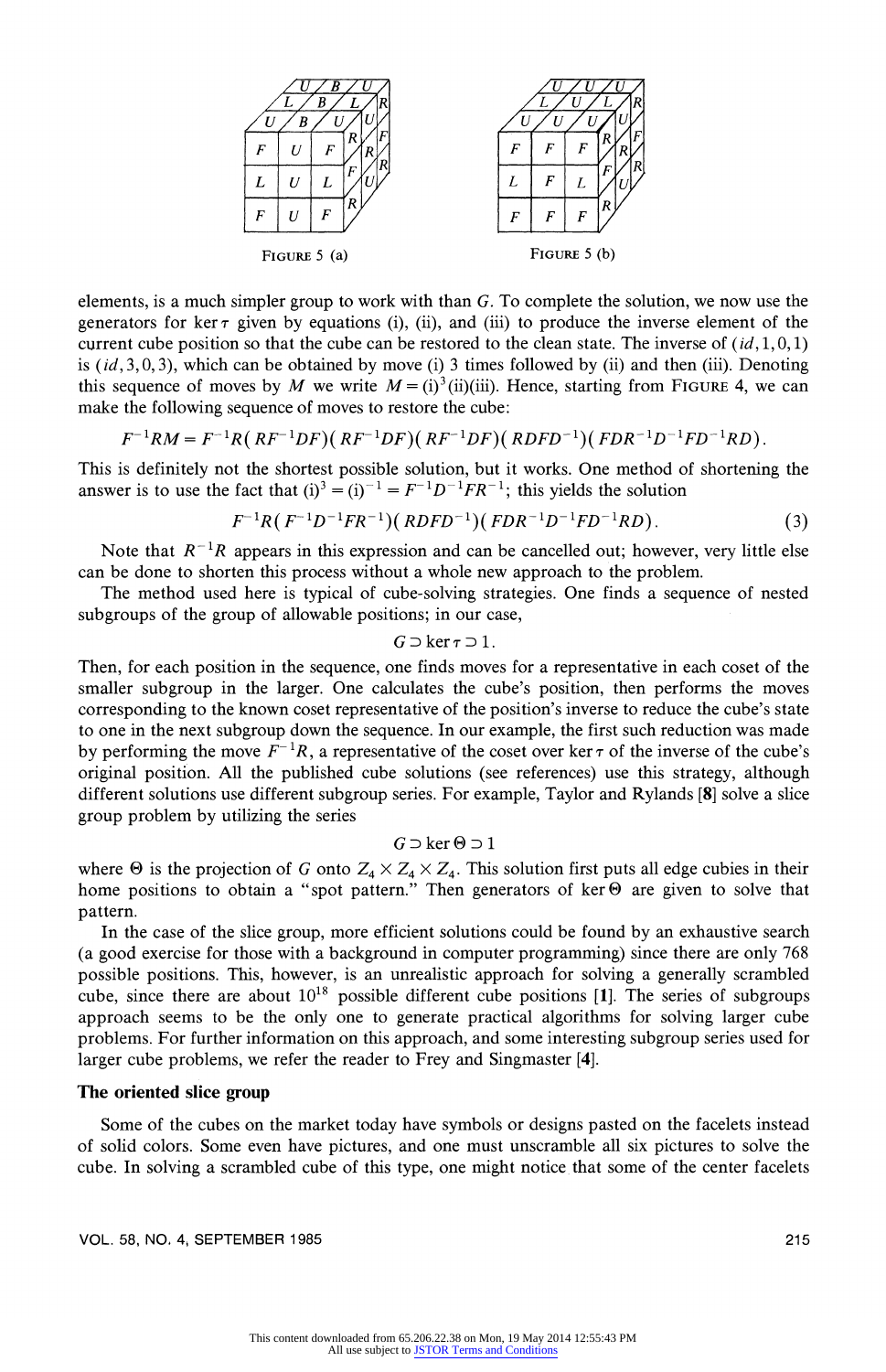have been rotated with respect to the other designs on the faces on which they lie. Move sequences are known [8] that yield rotations of individual center cubies. We will study the rotations which are possible using slice moves.

To analyze the effect of slice moves on center cubies, we shall redefine the identity transformation of the cube to include fixed orientation of the centers. This, of course, redefines the term "clean state" for the cube as well (see FIGURE 6). We then get a larger group  $G^*$  of possible cube positions, the oriented slice group. If one does not have a cube with designs or pictures, one can experiment with  $G^*$  by pasting pieces of mailing labels over the center and upper right hand corner of each face, and then drawing arrows on the labels, both in the same direction, to signify orientation. The arrows on the corners provide benchmarks of orientation since the corner facelets remain fixed under slice moves. In what follows, we will assume that the arrows have been drawn on the cube in the directions indicated in FIGURE 6.

To describe the position of the cube after some slice moves, one must first describe the positions of all the center facelets and edge cubies with some element of  $G$ , then describe the orientation of each of the six center facelets. We represent the orientation of a given center as an element of  $Z_4$  in the following way. One finds the center facelet in question on the cube, then compares the direction of the arrow pasted on it with the direction of the arrow on the corner cubie of the face on which the center facelet currently resides. The element in  $Z_4$  counts the number of 90° clockwise rotations the center has made from the standard direction noted on the corner cubie. Using one copy of  $Z_4$  for each center facelet, the cube's position can be represented as an element of the set  $G \times Z_4 \times Z_4 \times Z_4 \times Z_4 \times Z_4 \times Z_4 = G \times (Z_4)^6$ , where the last six coordinates represent the orientation of the  $U$ ,  $D$ ,  $F$ ,  $B$ ,  $R$ , and  $L$  colored centers, respectively. The representations of the three generators of the oriented slice group, using this notation are given in TABLE 1.

It is important to note that we have yet to define a group operation on the set  $G \times (Z_4)^6$ . We will write the representation of a slice move in  $G \times (Z_4)^6$  as  $(\rho, (A, B, C), (a, b, c, d, e, f))$ , where  $\rho$  is in T, a subgroup of  $S_6$ ,  $(A, B, C)$  is in  $Z_4 \times Z_4 \times Z_4$ , and  $(a, b, c, d, e, f)$  is in  $(Z_4)^6$ . Note that ( $\rho$ , (A, B, C)) comprises the G component of the slice move. Then given two slice moves,

$$
g = (p,(A,B,C),(a,b,c,d,e,f))
$$

and

$$
h = (\sigma, (X, Y, Z), (u, v, w, x, y, z)),
$$

we define their composition (the group operation in  $G \times (Z_4)^6$ ) to be

$$
hg = ( \sigma \rho, ((A, B, C) + (X, Y, Z)), ((a, b, c, d, e, f) + \rho^{-1}(u, v, w, x, y, z)))
$$



FIGURE 6. An oriented cube in the clean state.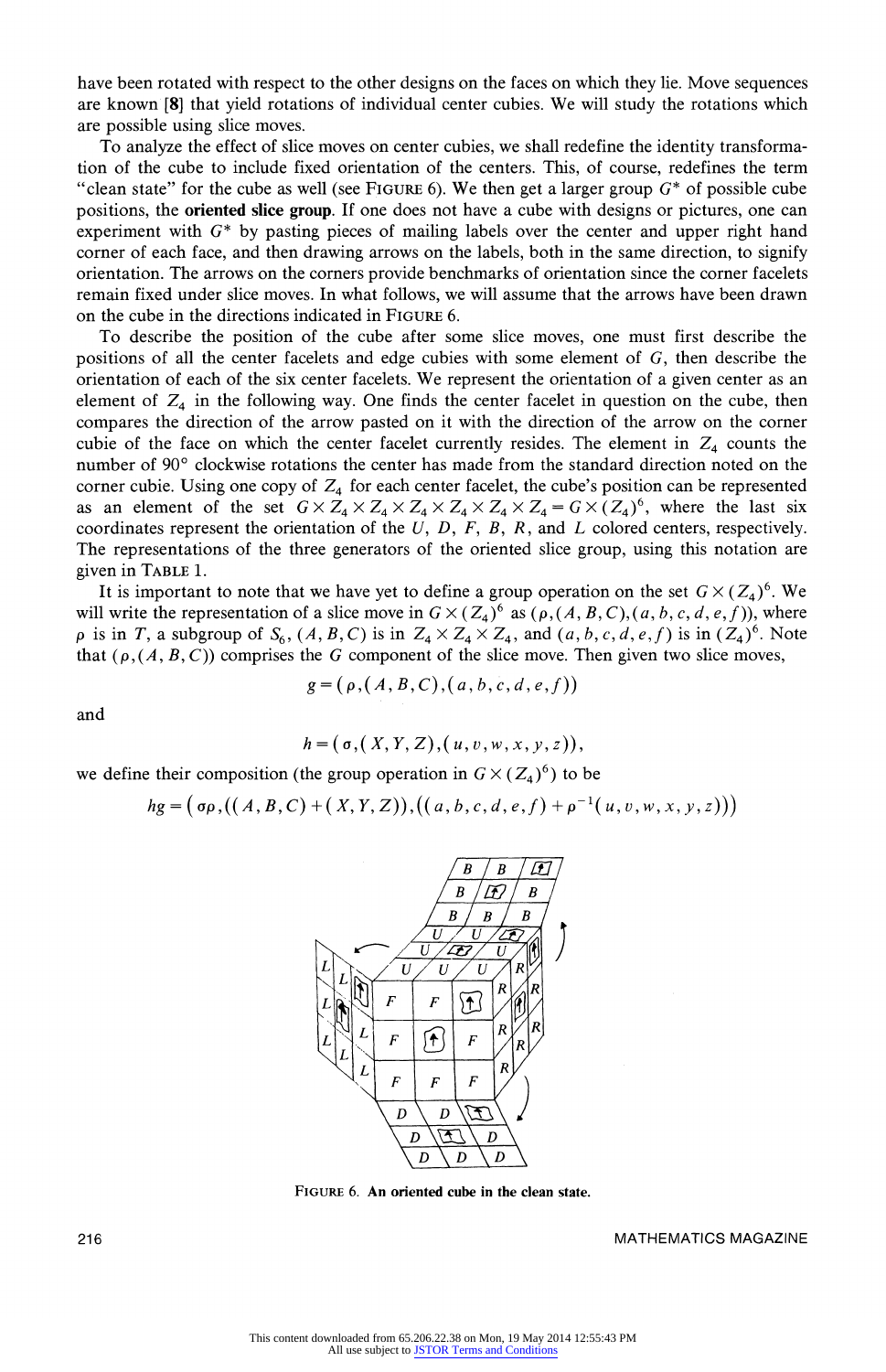| Move | Permutation of Center<br>Facelets | Cycles of<br><b>Edge Planes</b> |       |          | Rotations of Center<br>Facelets |          |          |          |          |  |
|------|-----------------------------------|---------------------------------|-------|----------|---------------------------------|----------|----------|----------|----------|--|
|      |                                   | $E_D$                           | $E_R$ | $E_F$    |                                 | D        |          | B        |          |  |
|      | (F, R, B, L)                      |                                 |       | $\theta$ | $\Omega$                        | 0        |          | 2        | 2        |  |
|      | (U, B, D, F)                      |                                 |       | $\Omega$ | $\Omega$                        | $\Omega$ | $\Omega$ | $\Omega$ | $\Omega$ |  |
|      | (U, R, D, L)                      |                                 |       |          |                                 |          |          |          |          |  |

where additions are componentwise, mod 4. The purpose of applying  $\rho^{-1}$  before adding the last six components is to make sure the orientation changes are applied to the proper center facelets. The representation of a position in  $G \times (Z_4)^6$  assumes that moves were made starting from the clean state. However, composing moves requires the second move to start from where the first one left off, so the center cubies are not starting from their home positions. Since  $\rho$  indicates the centers' positions after the move g, applying  $\rho^{-1}$  before adding permutes the orientation changes being made by  $h$  so that they are applied to the proper facelets' coordinates. The resulting group structure is called a semidirect product of groups. We refer the reader to the literature [5] for more information on this topic.

It can be shown that  $G^*$  can be represented as a subgroup of the set  $G \times (Z_4)^6$  with the group operation described above. In fact,  $G^*$  is the subgroup generated by the moves R, D, and F whose representations are given in TABLE 1.

Let  $\pi: G^* \to G$  be the homomorphism which projects  $G^*$  onto G, that is,  $\pi$  focuses on cubie position and ignores center facelet orientations. Then ker  $\pi$  is the set of slice moves that leave all cubies in their home position, but may rotate center facelets. Note that in ker  $\pi$ , the composition of moves corresponds to ordinary addition in  $(Z_4)^6$  since the G component is the identity element. This greatly simplifies matters.

The following two moves,  $\alpha$  and  $\beta$ , are in ker  $\pi$ . Their last six coordinates in our representation are given.

$$
\alpha = RF^{-1}DFR^{-1}F^{-1}D^{-1}F
$$
 (0,0,2,2,0,0)  
\n
$$
\beta = RF^{-1}DFD^{-1}FR^{-1}F^{-1}
$$
 (3,1,0,0,3,1) (4)

One can construct similar moves by conjugating these with rigid motions of the cube (think of holding the cube with different faces forward and up and using the same twists) to obtain

$$
\alpha^* = C_U \alpha C_U^{-1} \qquad (0,0,0,0,2,2),\n\beta^* = C_U \beta C_U^{-1} \qquad (3,1,1,3,0,0),\n\alpha' = C_L \alpha C_L^{-1} \qquad (2,2,0,0,0,0),\n\beta' = C_L \beta C_L^{-1} \qquad (0,0,1,3,3,1).
$$
\n(5)

The six moves in (4) and (5) generate ker  $\pi$ . We outline a proof of this, but leave the details to the reader.

First, show that for any element of  $G^*$ , the number of odd numbers in the last six coordinates is either 0 or 4. (This is true of the generators. Show that this property is preserved under composition in  $G^*$ . You will need other properties of the generators and the fact that opposite centers always remain opposite to each other.) Next, prove that within ker  $\pi$ , the sum over coordinates corresponding to orientations of opposite faces is 0 mod 4. (This is only true in ker  $\pi$ and is more difficult to prove. Consider the generators  $R$ ,  $D$ , and  $F$  without the final rigid motion given in their definition, and remember that in ker  $\pi$ , all centers end up in their home position.) Then count and find that there are 32 six-tuples having these two properties, and check that all 32 can be generated using  $\alpha$ ,  $\alpha^*$ ,  $\beta$ ,  $\beta^*$ ,  $\alpha'$  and  $\beta'$ .

VOL. 58, NO. 4, SEPTEMBER 1985 217